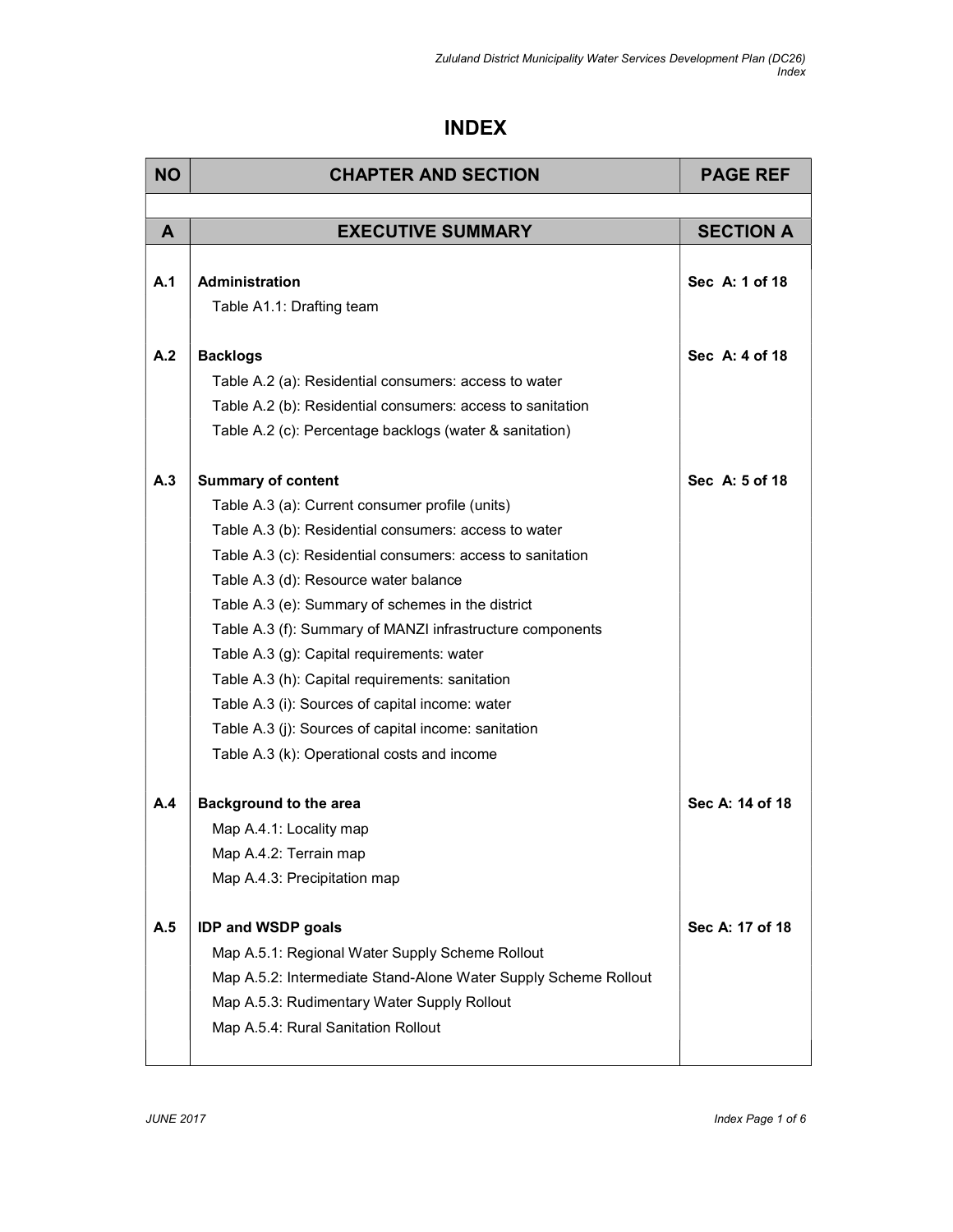| <b>NO</b>    | <b>CHAPTER AND SECTION</b>                                                        | <b>PAGE REF</b>  |
|--------------|-----------------------------------------------------------------------------------|------------------|
|              |                                                                                   |                  |
| $\mathbf{1}$ | <b>SOCIO ECONOMIC PROFILE</b>                                                     | <b>SECTION 1</b> |
|              |                                                                                   |                  |
| 1.1          | <b>Demographics</b>                                                               | Sec 1: 1 of 10   |
|              | Table 1.1 (a): Current consumer profile (units)                                   |                  |
|              | Figure 1.1 (a): Migration trends for KZN (Source: STATSSA)                        |                  |
|              | Figure 1.1 (b): Demographic trends and migration patterns in<br>household         |                  |
|              | Figure 1.1 (c): Annual Urban and Rural Household Growth per Local<br>Municipality |                  |
|              | Table 1.1 (b): Census 2011 households and population                              |                  |
|              | Table 1.1 (c): ZDM household counts and population                                |                  |
|              | Table 1.1 (d): ZDM demographics                                                   |                  |
|              | Table 1.1 (e): Settlement types                                                   |                  |
|              | Figure 1.1 (d): Age group breakdown                                               |                  |
|              | Figure 1.1 (e): Gender breakdown                                                  |                  |
|              |                                                                                   |                  |
| 1.2          | <b>Health</b>                                                                     | Sec 1: 5 of 10   |
|              | Map 1.2 (a): Clinics and hospitals                                                |                  |
|              |                                                                                   |                  |
| $1.3$        | <b>Employment and income</b>                                                      | Sec 1: 7 of 10   |
|              | Table 1.3 (a): Household income breakdown                                         |                  |
|              | Table 1.3 (b): Levels of employment                                               |                  |
|              | Figure 1.3 (a): Levels of education                                               |                  |
| 1.4          | Economic sectors, GGP contribution and employment                                 | Sec 1: 9 of 10   |
|              | Table 1.4 (a): Economic sector contribution to GGP                                |                  |
|              | Table 1.4 (b): GGP and employment                                                 |                  |
|              |                                                                                   |                  |
| 1.5          | <b>Economic trends</b>                                                            | Sec 1: 10 of 10  |
|              |                                                                                   |                  |
|              |                                                                                   |                  |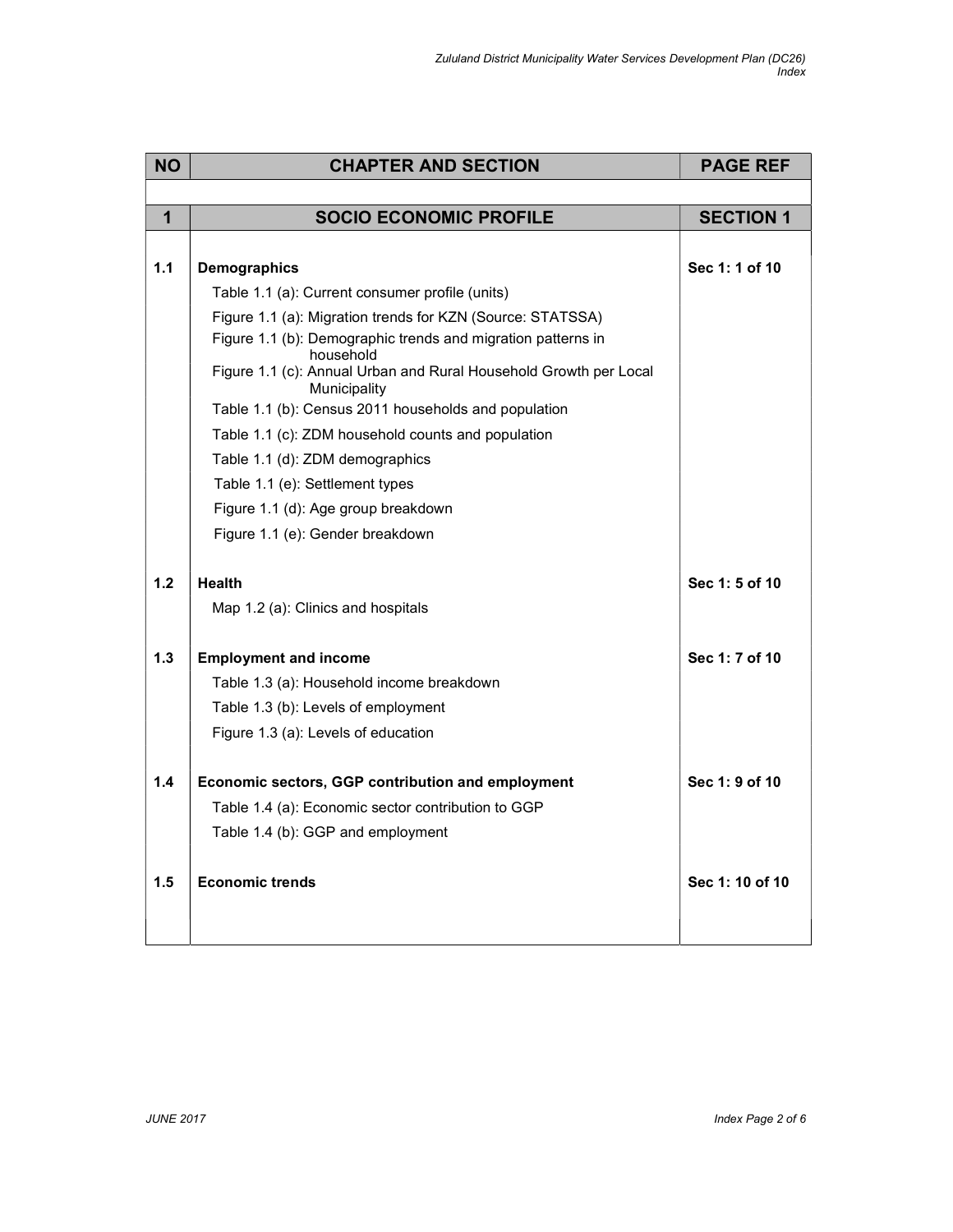| <b>NO</b>      | <b>CHAPTER AND SECTION</b>                                          | <b>PAGE REF</b>  |
|----------------|---------------------------------------------------------------------|------------------|
|                |                                                                     |                  |
| $\overline{2}$ | <b>SERVICE LEVEL PROFILE</b>                                        | <b>SECTION 2</b> |
|                |                                                                     |                  |
| 2.1            | <b>Residential consumer units</b>                                   | Sec 2: 2 of 7    |
|                | Table 2.1 (a): Residential consumers: access to water               |                  |
|                | Table 2.1 (b): Residential consumers: access to sanitation          |                  |
|                | Table 2.1 (c): Percentage backlogs (water & sanitation)             |                  |
| 2.2            | Public institutions and 'dry' industries                            | Sec 2: 3 of 7    |
|                | Table 2.2 (a): Public institutions and 'dry' industries: water      |                  |
|                | Table 2.2 (b): Public institutions and 'dry' industries: sanitation |                  |
|                | Map 2.2 (a): Location of institutional facilities                   |                  |
|                | Map 2.2 (b): Location of schools                                    |                  |
| 2.3            | <b>Wet industries</b>                                               | Sec 2: 4 of 7    |
|                |                                                                     |                  |
| 2.4            | Raw' water consumers                                                | Sec 2: 4 of 7    |
| 2.5            | Industrial consumer units: sanitation                               | Sec 2: 4 of 7    |
| 2.6            | Industries and their permitted effluent releases                    | Sec 2: 5 of 7    |
| $\overline{3}$ | <b>WATER RESOURCE PROFILE</b>                                       | <b>SECTION 3</b> |
|                |                                                                     |                  |
| 3.1            | <b>Water sources</b>                                                | Sec 3: 1 of 9    |
|                | Table 3.1 (a): Resource water balance                               |                  |
| 3.2            | <b>Water quality</b>                                                | Sec 3:5 of 9     |
|                | Table 3.2 (a): Water quality monitoring                             |                  |
|                | Table 3.2 (b): Example of monthly water quality reports             |                  |
| 3.3            | Abstraction licenses and effluent permits                           | Sec 3: 7 of 9    |
|                | Table 3.3 (a): List of water permits                                |                  |
|                | Table 3.3 (b): List of sewage effluent permits                      |                  |
|                |                                                                     |                  |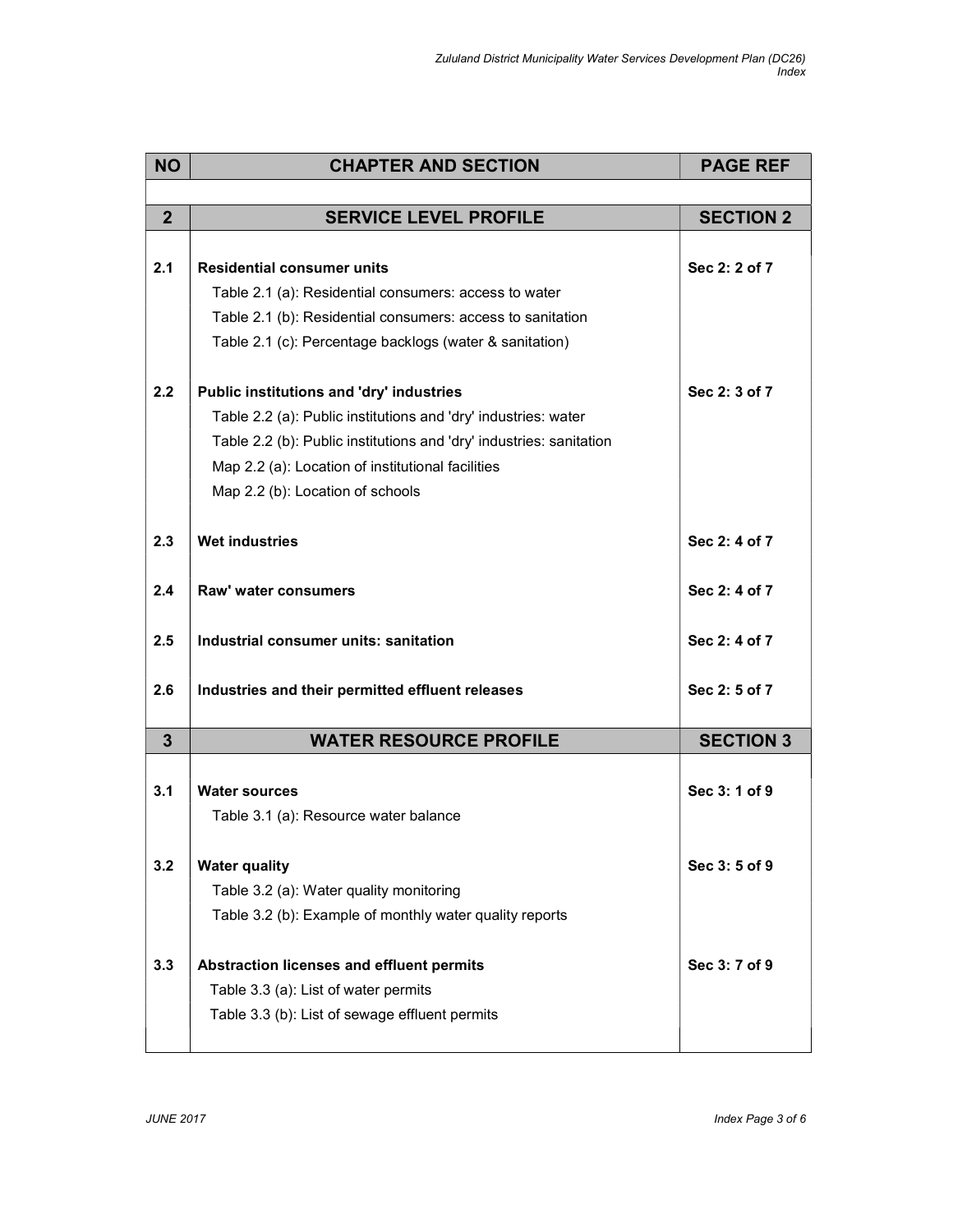| <b>NO</b>               | <b>CHAPTER AND SECTION</b>                                          | <b>PAGE REF</b>  |
|-------------------------|---------------------------------------------------------------------|------------------|
|                         |                                                                     |                  |
| $\overline{\mathbf{4}}$ | <b>WATER CONSERVATION/DEMAND MANAGEMENT</b>                         | <b>SECTION 4</b> |
| 4.1                     | Water resource management interventions                             | Sec 4: 1 of 6    |
|                         | Figure 4.1: IWA Method of categorizing water use                    |                  |
|                         | Table 4.1 (a): List of schemes with total monthly production & UAW  |                  |
|                         |                                                                     |                  |
| 4.2                     | Water demand management interventions                               | Sec 4: 6 of 6    |
| $5\phantom{1}$          | <b>WATER SERVICES INFRASTRUCTURE PROFILE</b>                        | <b>SECTION 5</b> |
| 5.1                     | <b>Existing water services infrastructure</b>                       | Sec 5: 1 of 21   |
|                         | Table 5.1 (a): Summary of schemes in the district                   |                  |
|                         | Table 5.1 (b): Summary of MANZI infrastructure components           |                  |
|                         | Figure 5.1 (a): Existing water infrastructure in the district       |                  |
|                         | Figure 5.1 (b): Existing bulk infrastructure: Ulundi-Mabedlane      |                  |
|                         | Figure 5.1 (c): Existing reticulation networks: Ulundi-Mabedlane    |                  |
|                         | Figure 5.1 (d): Ulundi-Mabedlane - scheme level                     |                  |
|                         | Figure 5.1 (e): Ulundi water treatment works - "installation" level |                  |
|                         | Figure 5.1 (f): Ulundi water treatment works - "node" level         |                  |
|                         | Figure 5.1 (g): Ulundi water treatment works - "component" level    |                  |
|                         | Figure 5.1 (h): Schematic layout of Frischgewaagd water scheme      |                  |
| 5.2                     | Asset management assessment                                         | Sec 5: 10 of 21  |
| 5.3                     | <b>Schemes to be transferred</b>                                    | Sec 5: 11 of 21  |
|                         |                                                                     |                  |
| 5.4                     | Schemes to be rehabilitated                                         | Sec 5: 11 of 21  |
|                         | Table 5.4 (a): The list of Waste Water Treatment works              |                  |
|                         | Table 5.4 (b): The list of Water Treatment works                    |                  |
|                         | Table 5.4 (c): Assessment of Water Treatment works                  |                  |
|                         | Table 5.4 (d): Assessment of Waste Water Treatment works            |                  |
|                         | Figure 5.4 (a): Locality map of the water works                     |                  |
|                         | Figure 5.4 (b): Locality map of the sewage works                    |                  |
| 5.5                     | New infrastructure to be built                                      | Sec 5: 18 of 21  |
|                         | Figure 5.5 (a): Ten back-to-back regional water schemes             |                  |
|                         | Figure 5.5 (b): Planned future bulk infrastructure                  |                  |
|                         | Table 5.5 (a): Cost of new infrastructure to be built               |                  |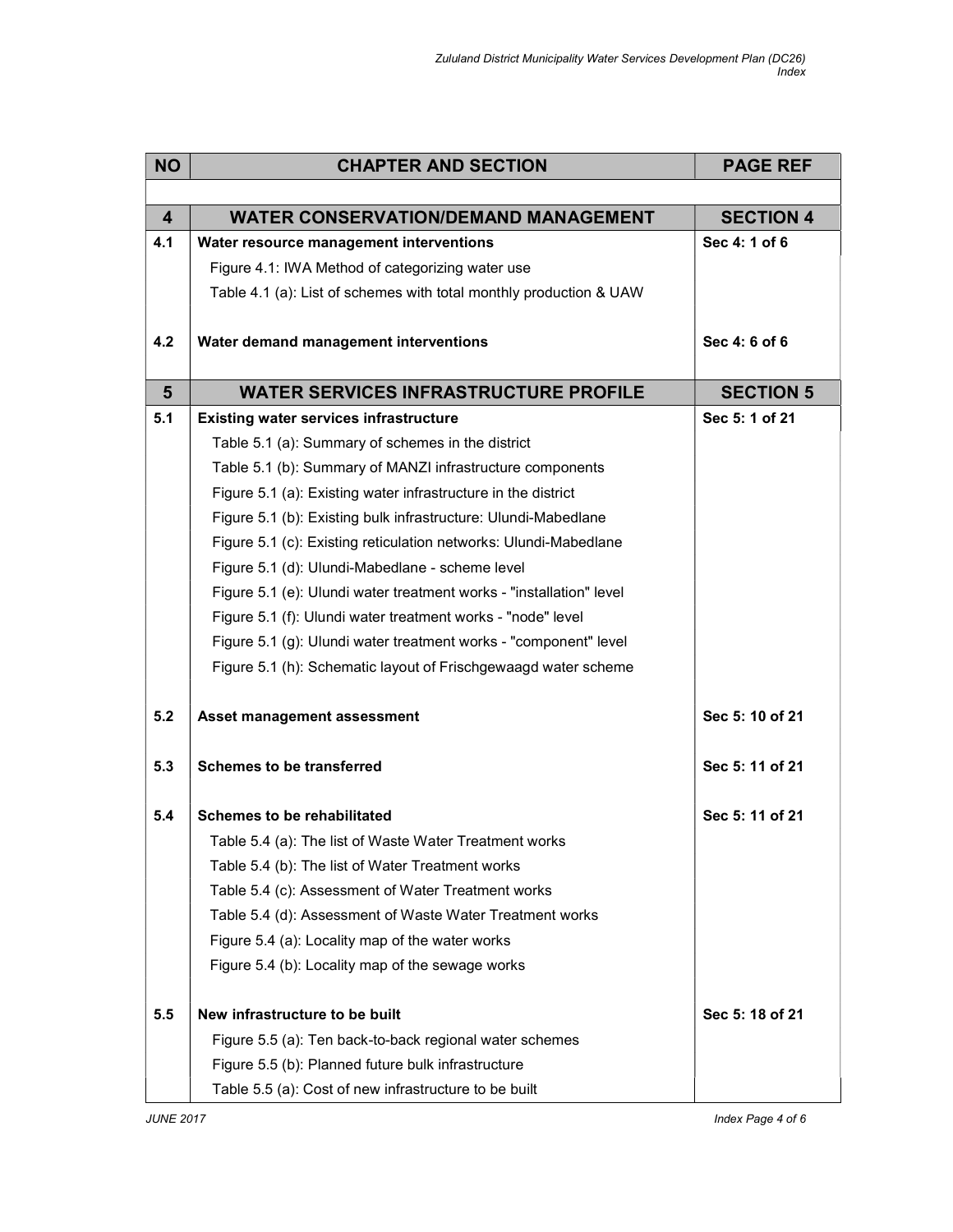| <b>NO</b>      | <b>CHAPTER AND SECTION</b>                                 | <b>PAGE REF</b>  |
|----------------|------------------------------------------------------------|------------------|
|                |                                                            |                  |
| 6              | <b>WATER BALANCE</b>                                       | <b>SECTION 6</b> |
|                | Table 6.1 (a): First order water balance for district      | Sec 6: 1 of 1    |
| $\overline{7}$ | <b>WATER SERVICES INSTITUTIONAL ARRANGEMENTS</b>           | <b>SECTION 7</b> |
|                |                                                            |                  |
| 7.1            | Water services authority assessment                        | Sec 7: 1 of 5    |
|                | Table 7.1 (a): WSA functions and outputs within the ZDM    |                  |
|                |                                                            |                  |
| 7.2            | <b>By-laws affecting water services</b>                    | Sec 7: 2 of 5    |
|                |                                                            |                  |
| 7.3            | Water services providers' institutional arrangements       | Sec 7: 2 of 5    |
|                | Table 7.3 (a): Summary of costs                            |                  |
|                |                                                            |                  |
| 8              | <b>CUSTOMER SERVICES PROFILE</b>                           | <b>SECTION 8</b> |
| 8.1            | <b>Quality of service</b>                                  | Sec 8: 1 of 6    |
|                | Table 8.1 (a): Water quality report produced through MANZI |                  |
|                | Table 8.1 (b): Monthly water quality report                |                  |
|                |                                                            |                  |
| 8.2            | <b>Consumer complaints</b>                                 | Sec 8: 2 of 6    |
|                | Table 8.2 (a): Siza Complaints Management System           |                  |
|                |                                                            |                  |
| 8.3            | Health and hygiene awareness education                     | Sec 8: 2 of 6    |
|                |                                                            |                  |
| 9              | <b>FINANCIAL PROFILE</b>                                   | <b>SECTION 9</b> |
|                |                                                            |                  |
| 9.1            | <b>Capital funds</b>                                       | Sec 9: 1 of 7    |
|                | Table 9.1 (a): Capital requirements: water                 |                  |
|                | Table 9.1 (b): Capital requirements: sanitation            |                  |
|                | Table 9.1 (c): Sources of capital income: water            |                  |
|                | Table 9.1 (d): Sources of capital income: sanitation       |                  |
| 9.2            | Operating costs and income (water and sanitation)          | Sec 9:4 of 7     |
|                | Table 9.2 (a): Operational costs and income                |                  |
|                |                                                            |                  |
| 9.3            | <b>Tariffs and charges</b>                                 | Sec 9:4 of 7     |
|                | Table 9.3 (a): ZDM water services tariffs                  |                  |